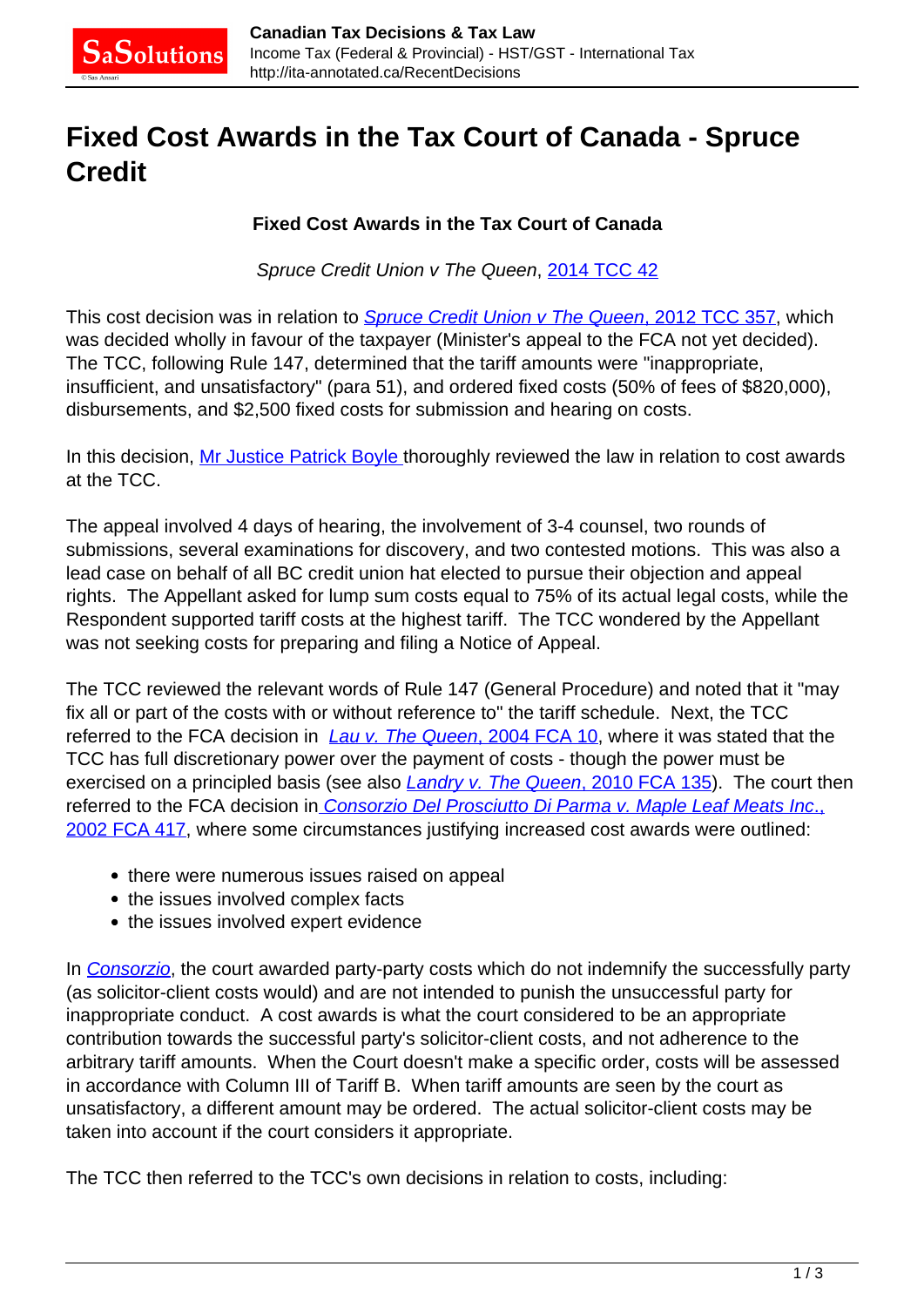- [Velcro Canada Inc. v. The Queen](http://canlii.ca/t/fs6sz)[, 2012 TCC 273](http://canlii.ca/t/fs6sz) no need for exceptional circumstances in order for the TCC to deviate from tariff schedules, the TCC has full discretion as to cost awards;
- [General Electric Capital Canada Inc. v. The Queen](http://canlii.ca/t/2d2dm)[, 2010 TCC 490](http://canlii.ca/t/2d2dm) costs ought not be punitive or extravagant;
- Sommerer v. The Queen 2007-2583(IT)G (July 14, 2011, unreported) Rule 147 gives the TCC wide discretion to come to a reasoned decision. There is no threshold for granting increased costs, though full solicitor client costs are reserved for cases that are egregious;
- [Teelucksingh v. The Queen](http://canlii.ca/t/fnrt1)[, 2011 TCC 253](http://canlii.ca/t/fnrt1)  costs beyond the tariffs are not limited to situations of malfeasance or misconduct;
- [Jolly Farmer Products Inc. v. The Queen](http://canlii.ca/t/2f6f1)[, 2008 TCC 693](http://canlii.ca/t/2f6f1)  the court must exercise its discretion based on proper principles like those found in Rule 147(3). The mere fact that a case is complex, involved a large sum of money, or that actual legal fees exceed tariff amount is not necessarily reason for departing from tariff amounts;
- [Blackburn Radio Inc. v. The Queen](http://canlii.ca/t/fx1bl)[, 2013 TCC 98](http://canlii.ca/t/fx1bl) work involved in the litigation and the complexity of a case are properly considered in cost awards;
- [Daishowa-Marubeni International Ltd v The Queen](http://canlii.ca/t/g0ktn)[, 2013 TCC 275](http://canlii.ca/t/g0ktn) costs must be what is appropriate when taking a principled and balances view of Rule 147
- [Scavuzzo v. The Queen](http://canlii.ca/t/1mlfg)[,](http://canlii.ca/t/1mlfg) [2006 TCC 90](http://canlii.ca/t/1mlfg)  fixed costs can be awarded considering the amounts involved, the complexity, difficulty, and importance of the case, and other relevant factors;
- [Zeller Estate v. The Queen](http://canlii.ca/t/22pc4)[, 2009 TCC 135](http://canlii.ca/t/22pc4)  traditionally partial indemnity costs varies between 50% and 75% of solicitor-and-client or substantial indemnity costs;
- [Dickie v. The Queen](http://canlii.ca/t/fszxl)[, 2012 TCC 327](http://canlii.ca/t/fszxl)  relevant considerations include the clear victory of the appellant, the amounts of tax in dispute in this and other years (test case nature), the complexity of the issues in light of the respondent's position, the amount of work generated as a result of the respondent's position, and the propriety of conceding issues prior to trial;

The TCC then reviewed the considerations in Rule 147(3):

 ${\mathbf S}$ a ${\mathbf S}$ olutions

- **The Result of the proceeding** the outcome including the likelihood of success of the losing party's position are relevant;
- **The amounts in issue** is the amount, in aggregate, significant enough that it requires a thorough and well prepared defence? In lead cases its appropriate to consider the aggregate amounts at issue;
- **The importance of the issue** the level of importance to the taxpayer, the number of persons to whom it is important, and the importance of the issues to future litigants are relevant
- **Any offer of settlement made in writing** none in this case
- **The volume of work** work needed in preparation for hearings, in communication with the opposing party, in keeping other parties informed, and in creating submissions are relevant;
- **The complexity of the issues** both the complexity of the facts and the law are relevant;